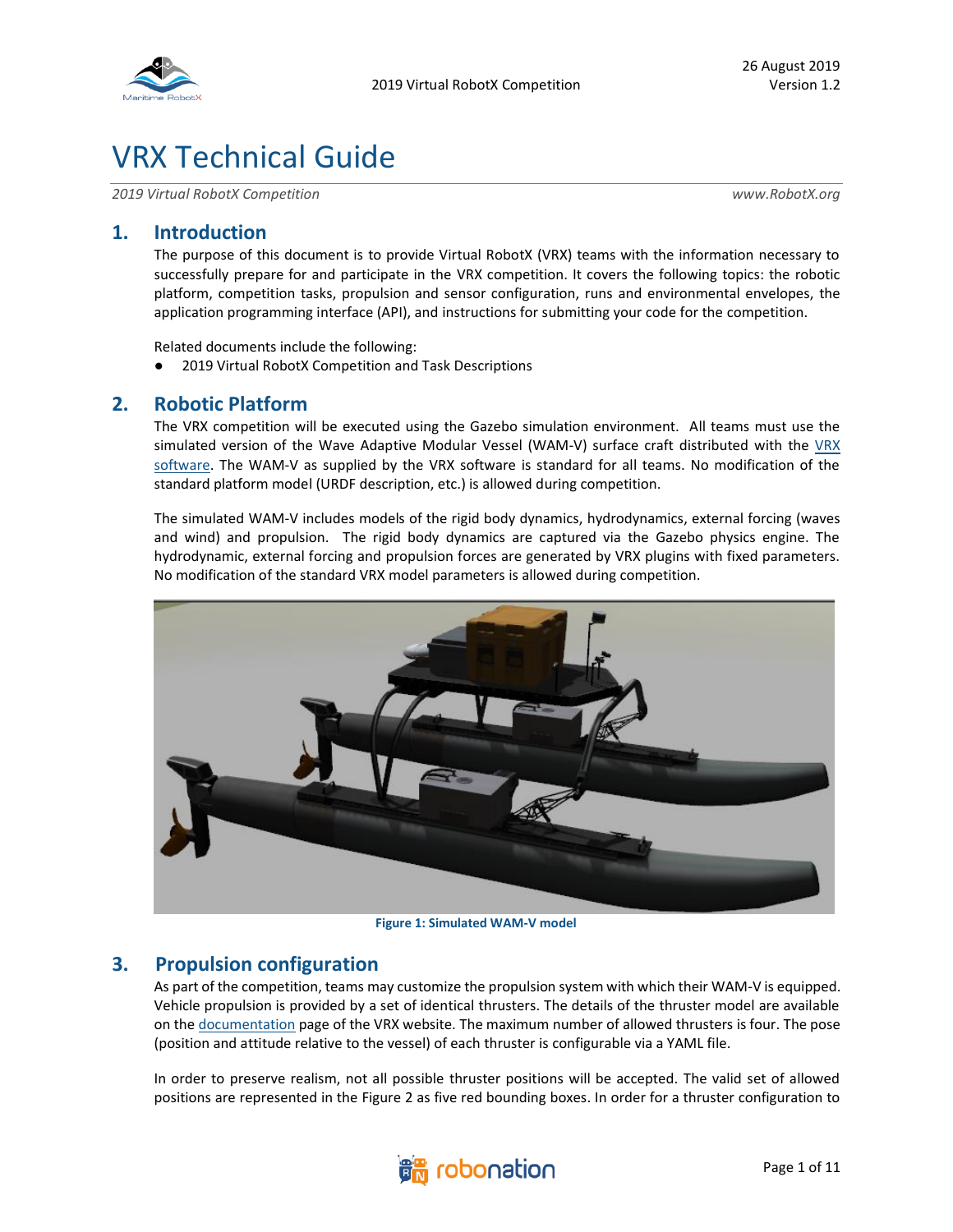

be considered valid, the origin of each thruster must be contained within one of these bounding boxes and each bounding box must contain no more than one thruster. Additionally, all thrusters have the ability to dynamically rotate and thus redirect the direction of its thrust.

Teams can visit the [tutorials](https://bitbucket.org/osrf/vrx/wiki/tutorials) section of the VRX website for information about how to customize the WAM-V for running simulations locally. The same tutorials describe the format of the YAML file used for propulsion configuration.

During an actual event, teams will need to provide a valid YAML file named propulsion.yaml with their propulsion configuration. Working examples of YAML configuration files with typical propulsion configurations are described in the VRX [tutorials.](https://bitbucket.org/osrf/vrx/wiki/tutorials)



**Figure 2: Allowed thruster regions in WAM-V**

**Table 1: Dimensions of Bounding Boxes**

| <b>Name</b>        | <b>Position and Orientation of Center of</b><br>Bounding Box (x y z R P Y) (Relative to<br>the Origin of the WAM-V) | Size $(x \vee z)$ |
|--------------------|---------------------------------------------------------------------------------------------------------------------|-------------------|
| <b>Back Left</b>   | $-2.2510000$                                                                                                        | 111.2             |
| <b>Back Right</b>  | $-2.25 - 10000$                                                                                                     | 111.2             |
| <b>Front Left</b>  | 110000                                                                                                              | 111.2             |
| <b>Front Right</b> | 1-10000                                                                                                             | 111.2             |
| <b>Center</b>      | 0.2500000                                                                                                           | 2.5 1 1.2         |

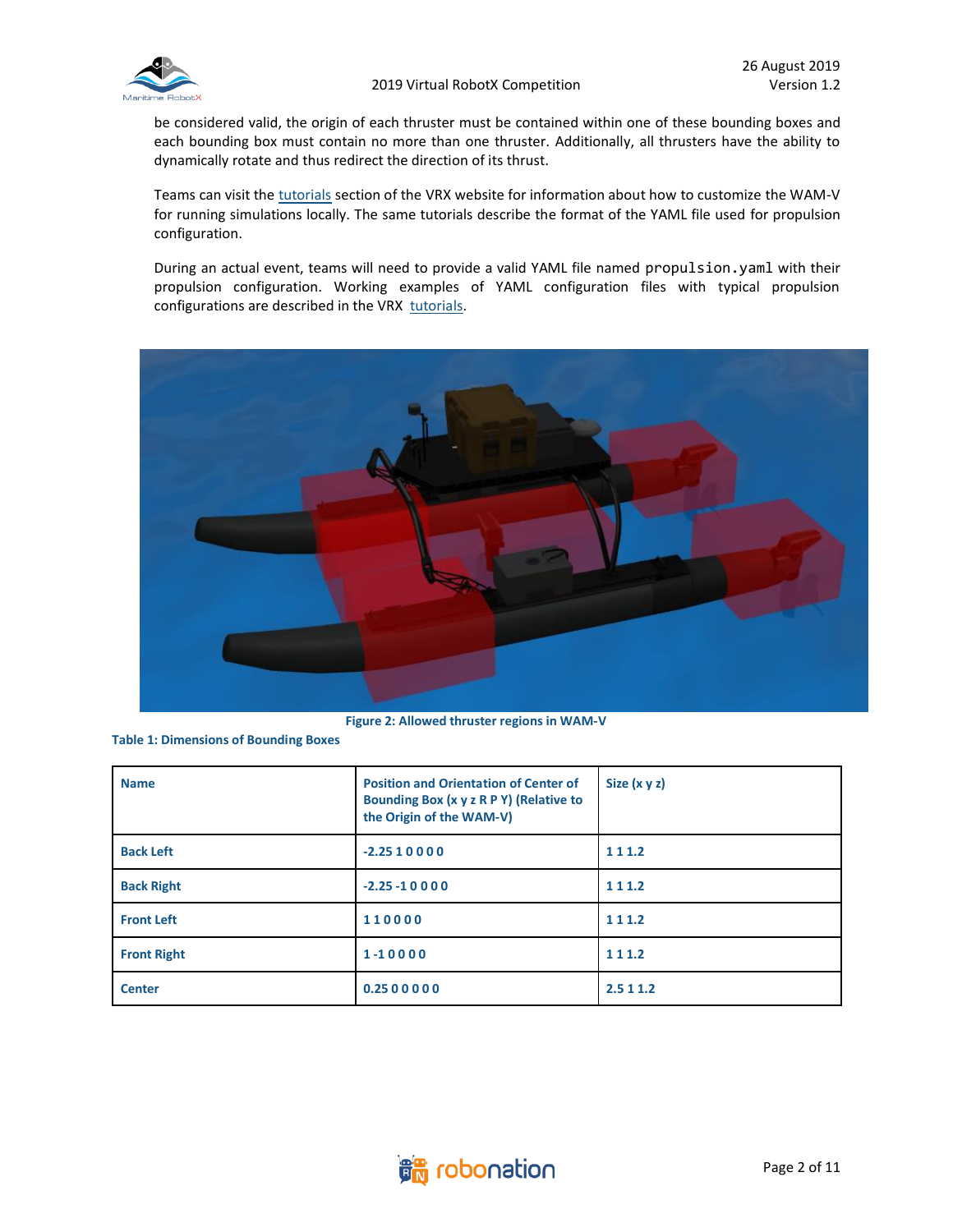

## **4. Sensor configuration**

Similarly, to the propulsion system, teams should customize the sensor system with which their WAM-Vs are equipped by choosing the type of sensors and placement of those sensors. Standard sensors include navigation sensors (GPS and IMU) and perception sensors (cameras and lidars). In addition to configuring sensor types, teams may also customize the sensor placement.

| Table 2: Maximum number of sensors allowed per sensor type |  |
|------------------------------------------------------------|--|
| <b>Maximum number of instances</b><br><b>Sensor type</b>   |  |
| Camera                                                     |  |
| Lidar                                                      |  |
| GPS/IMU                                                    |  |

| Table 2: Maximum number of sensors allowed per sensor type |
|------------------------------------------------------------|
|                                                            |

The available sensor types and their performance characteristics have been chosen to reflect commonly used sensors from the RobotX physical competition. These characteristics do not represent any specific sensor choice but are meant to be representative of typical hardware options.

Note: While the sensor performance specifications below (update rates, noise values, etc.) are detailed, the exact values of these specifications may change before the final release of this document.

#### **4.1. Navigation Sensor**

A single standard navigation sensor, representing a GPS-aided IMU, will be used for VRX. This single sensor is simulated through the use of two Gazebo plugins (see the hector gazebo plugins) which generate GPS information (position and velocity) and IMU information (attitude, attitude rate and accelerations). While these two measurements are presented separately, the characteristics of the measurements are consistent with a sensor that estimates a complete navigation solution, e.g., a GPS-aided IMU.

| <b>GPS-Aided IMU</b> |                                        |                      |
|----------------------|----------------------------------------|----------------------|
| <b>GPS</b>           | <b>Update Rate</b>                     | $20$ Hz              |
|                      | Horizontal Position Noise <sup>1</sup> | $0.85 \; \mathrm{m}$ |
|                      | <b>Vertical Position Noise</b>         | 2.0 <sub>m</sub>     |
|                      | <b>Velocity Noise</b>                  | $0.1 \text{ m/s}$    |
| <b>IMU</b>           | <b>Update Rate</b>                     | $100$ Hz             |
|                      | <b>Acceleration Offset/Bias</b>        | $+/- 0.002$ g        |
|                      | <b>Acceleration Noise</b>              | $0.275$ g            |
|                      | <b>Attitude Rate Noise</b>             | 0.08 degrees/s       |
|                      | <b>Heading Noise</b>                   | 0.8 degrees          |

 $1$  Unless otherwise noted, noise values are specified as one standard deviation and represent a Gaussian distribution.

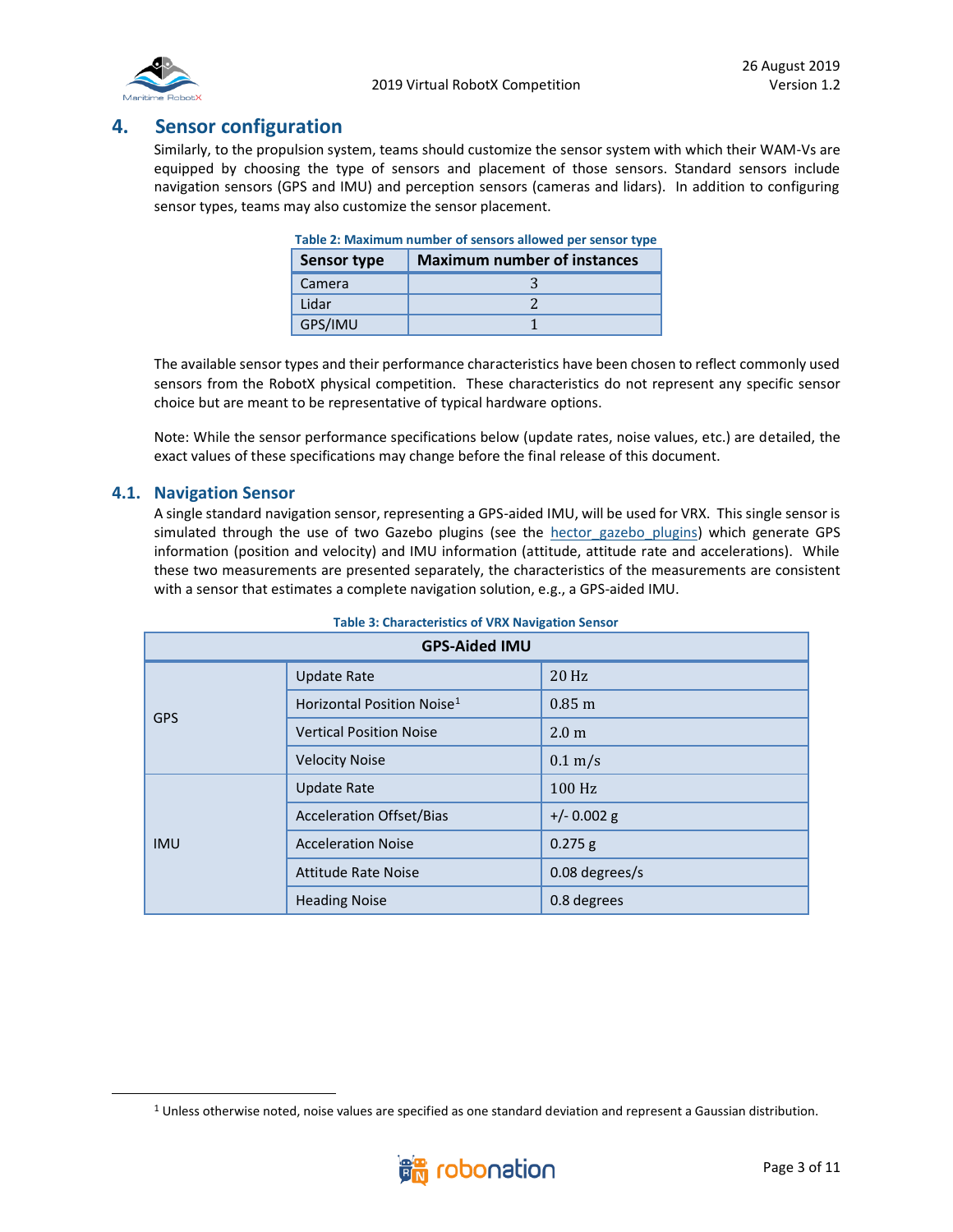

#### **4.2. Camera Sensor**

A standard camera is simulated via the Gazebo camera plugin. Teams may provision their system with up to three cameras.

| <b>Table 4: Characteristics of VRX Camera Sensor</b> |              |             |  |
|------------------------------------------------------|--------------|-------------|--|
|                                                      | Camera       |             |  |
|                                                      | Update Rate  | 30 Hz       |  |
|                                                      | Resolution   | 1280x720 px |  |
|                                                      | Color format | R8G8B8      |  |

## **4.3. Lidar Sensors**

Two types of lidar sensors are provided for VRX: 16 beam and 32 beam. Teams may provision their system with up to two lidars.

|                                                 | 16 Beam                   | 32 Beam  |
|-------------------------------------------------|---------------------------|----------|
| Update Rate [Hz]                                | 10                        | 10       |
| Lasers (Number of beams)                        | 16                        | 32       |
| Samples (Number of horizontal rotating samples) | 1875                      | 2187     |
| Min Range [m]                                   | 0.9                       | 0.9      |
| Max Range [m]                                   | 130                       | 130      |
| Noise [m]                                       | 0.01                      | 0.01     |
| Min. Horizontal Angle [rad]                     | $-\pi$                    | $-\pi$   |
| Max. Horizontal Angle [rad]                     | $\pi$                     | $\pi$    |
| Min. Vertical Angle [rad]                       | $\pi$<br>$\frac{12}{\pi}$ | $-0.186$ |
| Max. Vertical Angle [rad]                       | 12                        | 0.54     |

#### **4.4. Sensor Placement**

The pose of each sensor is configurable via a YAML file. In order to preserve realism, not all possible sensor positions will be accepted. The valid set of allowed positions are represented in the next figure as green bounding boxes. The origin of each sensor needs to be contained within one of these bounding boxes to be considered valid. Note that the specification of the sensor is not customizable; all teams share the same sensor types.

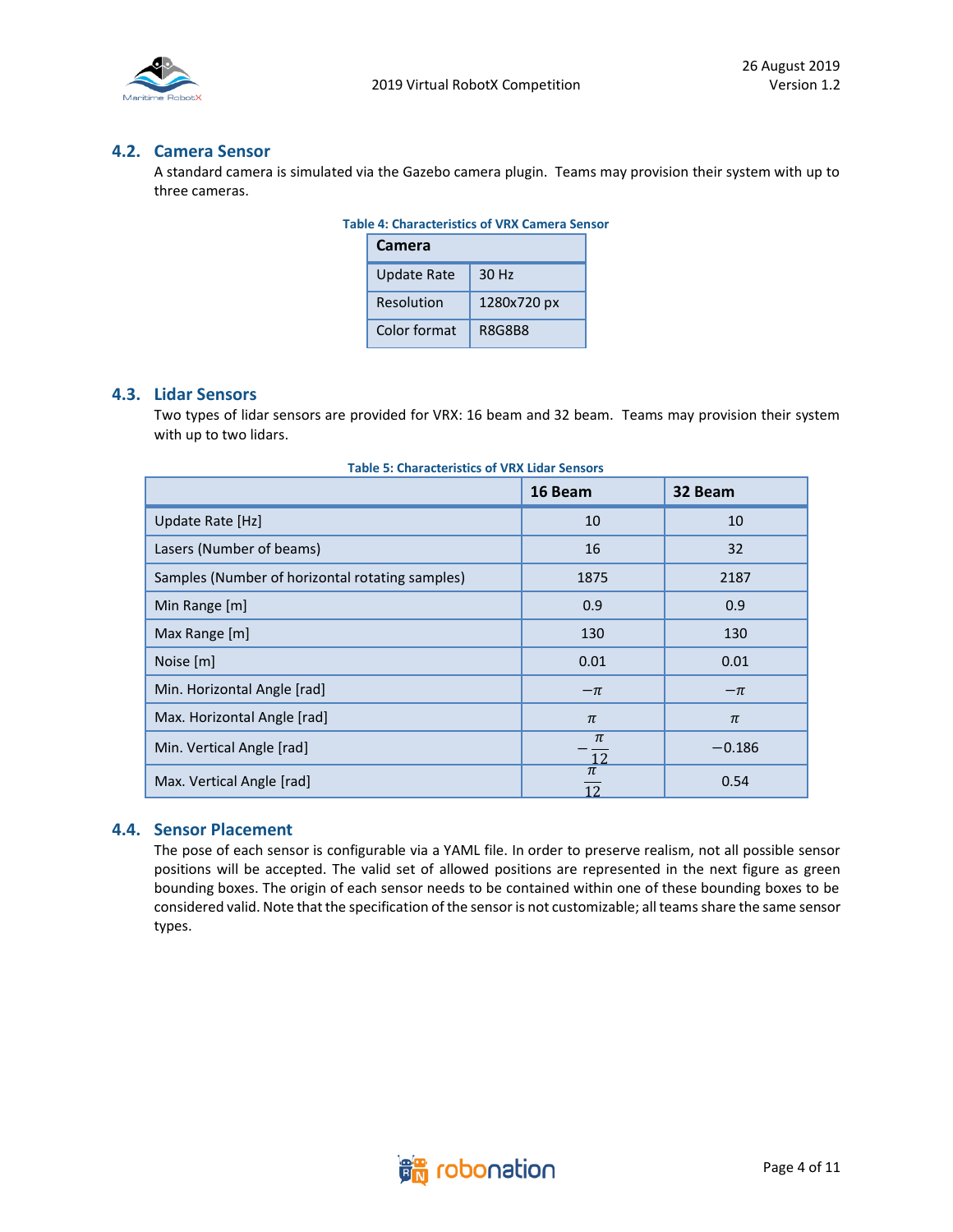



**Figure 3: Allowed sensor regions in WAM-V**

Teams can visit the tutorials section of the VRX website for information about how to customize their WAM-Vs for running simulations locally. The same tutorial describes the format of the YAML file used for sensor configuration.

During an actual event, teams will need to provide a valid YAML file named sensors.yaml with their sensor configuration.

## **5. Task Information**

Teams face multiple independent tasks during VRX. These tasks require different actions from the participant's controller code. During every task, the status of the task is published as a custom ROS Task [message](https://bitbucket.org/osrf/vrx/src/default/vrx_gazebo/msg/Task.msg) over a ROS topic. The message provides the following information about the status of the simulated task. Please, refer to the VRX API section of this document for further details.

| <b>Field Name</b> | <b>Description</b>                                                                                                 |
|-------------------|--------------------------------------------------------------------------------------------------------------------|
| name              | Unique task name (e.g.: "scan and dock", "navigation course").                                                     |
| state             | The current task state = {initial, ready, running, finished}. See the<br>Task States section for more information. |
| ready time        | Simulation time at which the task transitions to the ready state.                                                  |
| running_time      | Simulation time at which the task transitions to the <i>running</i> state.                                         |
| elapsed time      | Elapsed time since the start of the task (since running time).                                                     |
| remaining_time    | Remaining task time.                                                                                               |
| timed out         | Whether the task timed out or not.                                                                                 |
| score             | Current task score.                                                                                                |

#### **Table 6: ROS Task message definition**

Teams are expected to subscribe to this task ROS topic and select their appropriate robot behavior given the current task under execution. In addition, teams need to react to the task states accordingly. The *initial* state is only used to stabilize the vehicle, allow for initial transients to decay and make sure that all the software blocks are ready. While the system is in the initial state, teams receive sensor information, but the robot

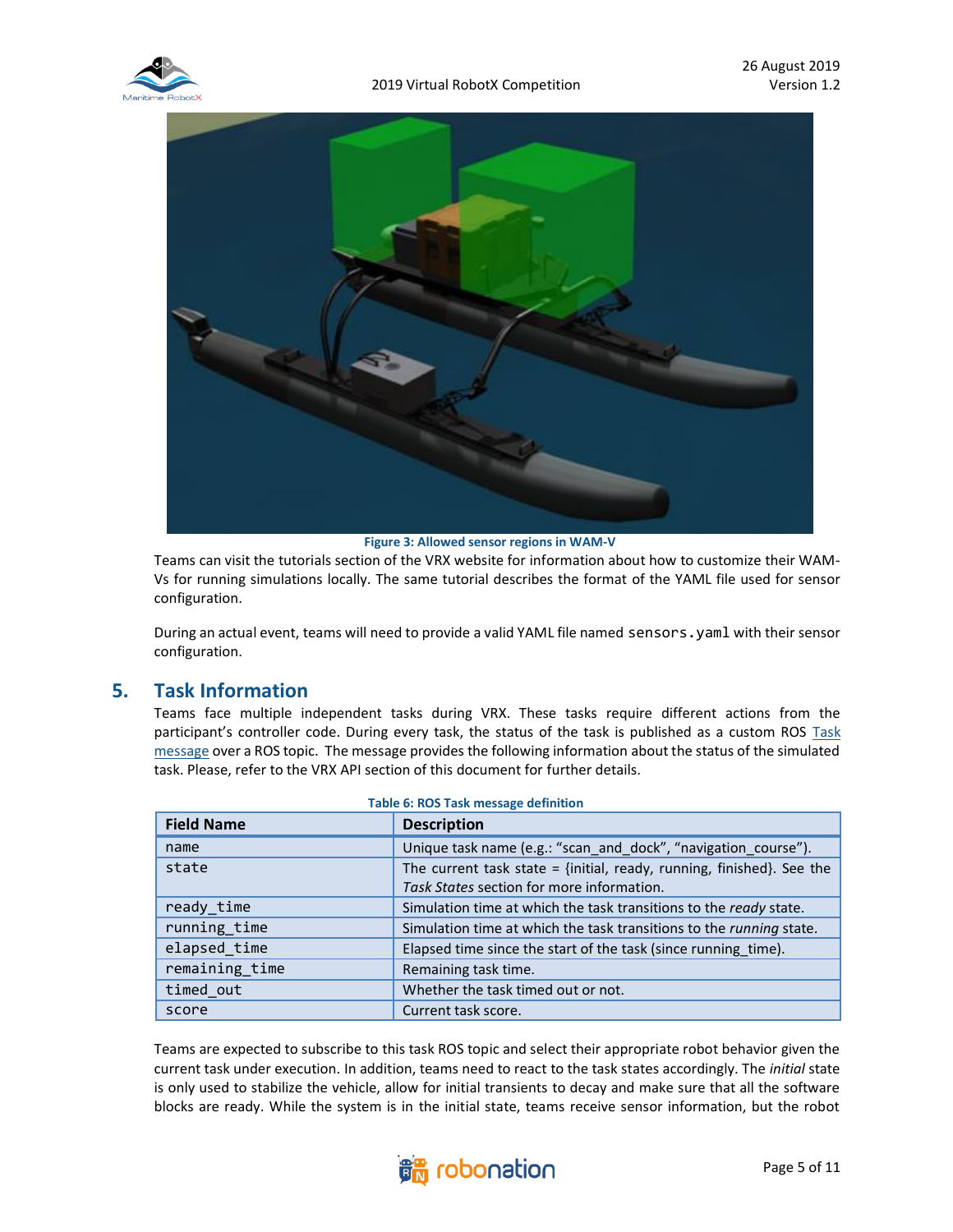

control will be very limited. In the *ready* state, teams have full control of their robot and we expect them to get ready for the start of the task. Teams need to monitor the simulation time published over the clock ROS topic and compare it with the ready\_time and running\_time, to be prepared to take control of the vehicle and start the task respectively. Once the task is in the *finished* state, teams still can control the vehicle, but the score will not change.

## **6. Task States**



**Figure 4: Task states as a function of time**

A task can be in one of four different states. The task state is set by Gazebo according to the task configuration. The current state is included in the task message periodically published on the task information ROS topic.

#### **6.1. Initial**

After Gazebo starts, the task is in the *initial* state. The robot's motion is fixed in the X (surge), Y (sway) and yaw degrees of freedom, but allowed to move in Z (heave), pitch and roll degrees of freedom. Thus, the robot is pushed up and down by the waves and wind and will change its orientation (except in yaw) but stays in the same 2D position. The purpose of this initial state is to allow for simulation startup transients to decay and for all the user's software to have sufficient time to initialize.

#### **6.2. Ready**

The task transitions to *ready* when simulation time reaches the value ready\_time. In the *ready* state, the robot motion is free in all degrees of freedom and is under the participant's full control. While in the ready state no scoring is performed.

#### **6.3. Running**

The task transitions to *running* when simulation time reaches the value running\_time. In the *running* state, the task officially starts. The scoring and the task timer are enabled.

#### **6.4. Finished**

The task transitions to *finished* when the remaining\_time field of the task message reaches 0 or when the task is considered complete. If all task time has been consumed, but the task has not been fully solved, the field timed out of the task message will be set to true. The score will not be updated in this state.

## **7. Runs and Environmental Envelopes**

In the competition, each team shall conduct multiple runs per task, where each run will use a different set of environmental conditions. Though conditions will be distinct from run to run, these distinct configurations will be identical for each team; i.e., each team will see the same set of conditions as the other teams in the competition. The following elements of the simulation will change between runs:

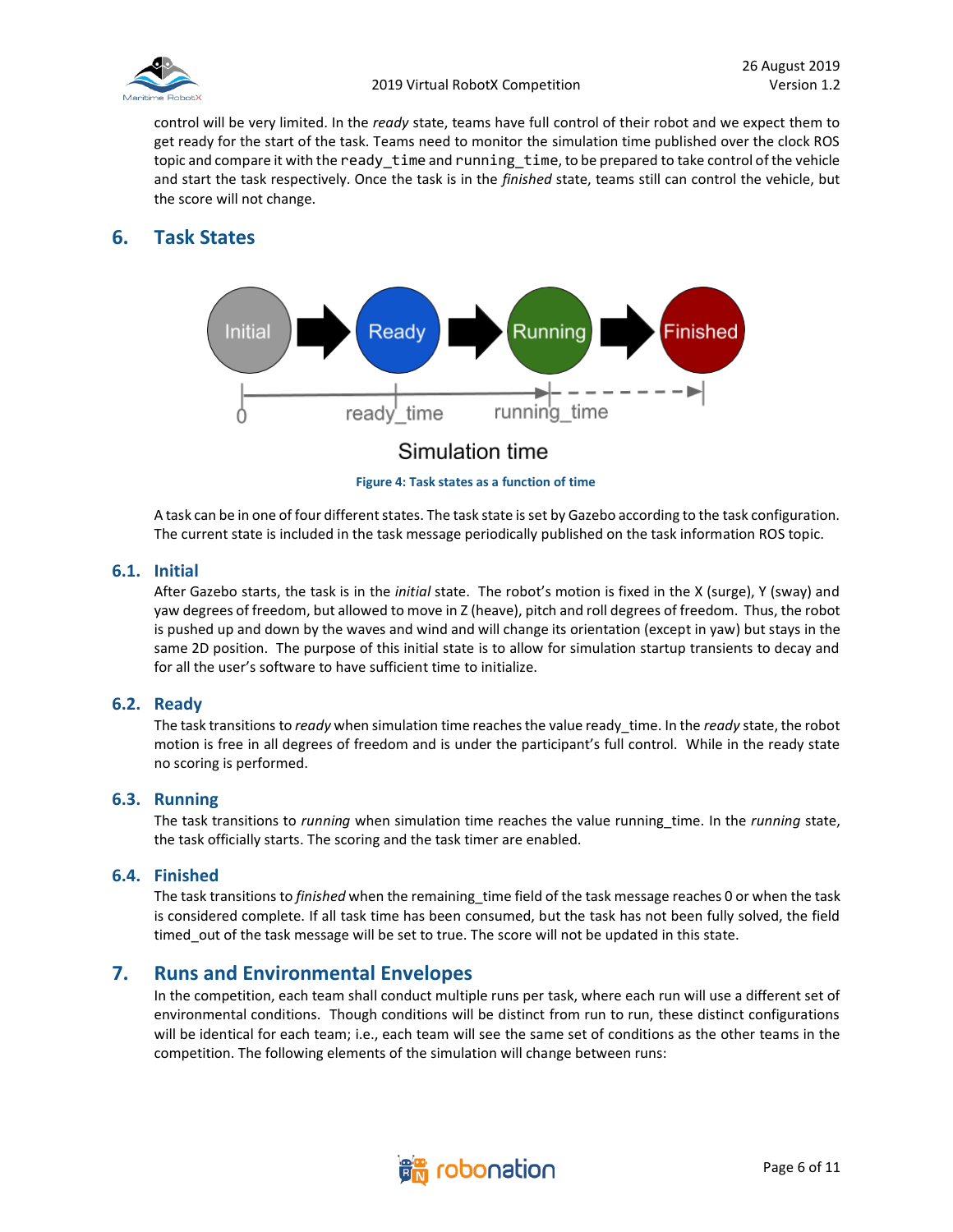

#### **7.1. Object Location and Orientation**

Relevant objects will be moved between runs to prevent training the team's controllers to handle known geometry across runs. This will include the placement of obstacles (for example, buoys or docks), as well as the starting pose of the robot itself.

#### **7.2. Fog**

Gazebo will optionally simulate fog with different densities and colors. The two images below illustrate the addition of fog to the visual scene.



**Figure 5: Visual scene with no fog**



**Figure 6: Visual scene with fog** 

#### **7.3. Wind**

Wind exerts a force on objects in the VRX environment. The total wind velocity is a combination of a constant mean velocity component and a variable wind speed (i.e., gusting). The variable component of the wind speed is modeled as a first-order linear spectrum defined by two components: the variability gain and the variability time constant. The variability gain specifies the magnitude (root-mean-square) of the variable component of the wind speed, and the variability time constant specifies how rapidly the wind speed changes with time. For details on the wind model and implementation see the [VRX Documentation Wiki: Gazebo Plugins.](https://bitbucket.org/osrf/vrx/wiki/VRXGazeboPlugins) For examples of how to change the wind parameters see the VRX Tutorials Wiki: Changing Simulation Parameters.

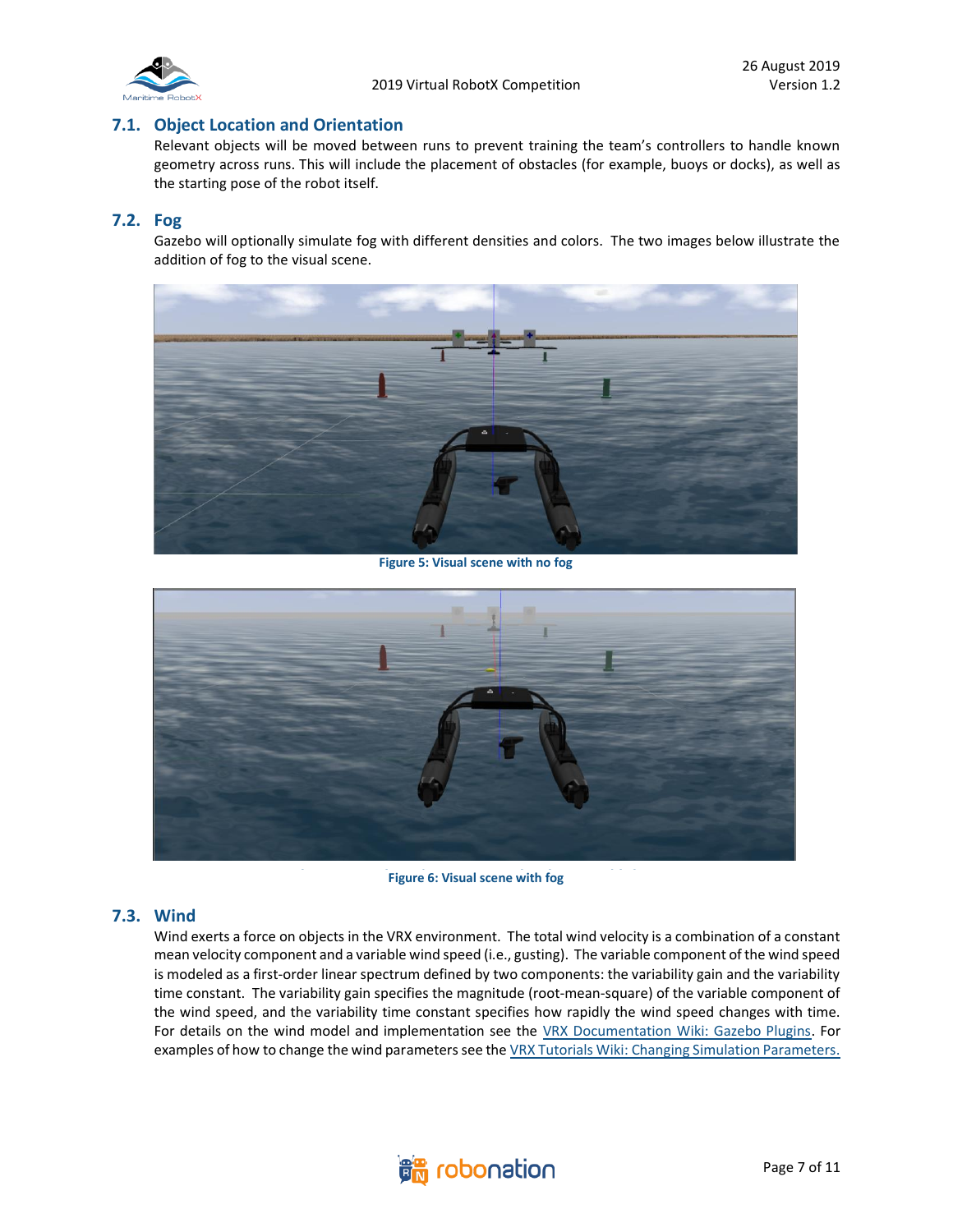

### **7.4. Waves**

Surface waves affect the motion of objects in the simulated environment. The simulated sea state is generated using a summation of individual regular waves to create the three-dimensional water surface geometry as a function of time. The amplitudes of the individual waves are determined from sampling a Pierson-Moskowitz (P-M) ocean wave spectrum. The pertinent parameters associated with specifying a particular sea state are as follows:

- Peak Period  $(T_p)$  wave period with the highest energy.
- Gain  $(y)$  constant multiplier applied to the individual wave amplitudes
- Wave Direction direction of travel of the wave component corresponding to the peak period
- Wave Angle angular difference in direction between component waves

The combination of  $T_p$  and  $\gamma$  parameters determine the energy in the specific sea state. For the VRX competition combinations of  $T_p$  and  $\gamma$  as illustrated in Figure 7 will be used for evaluation.



**Figure 7: Envelope for sea state parameters used in VRX evaluation.**

For details on the sea state model see the [VRX Documentation Wiki: Gazebo Plugins.](https://bitbucket.org/osrf/vrx/wiki/VRXGazeboPlugins)

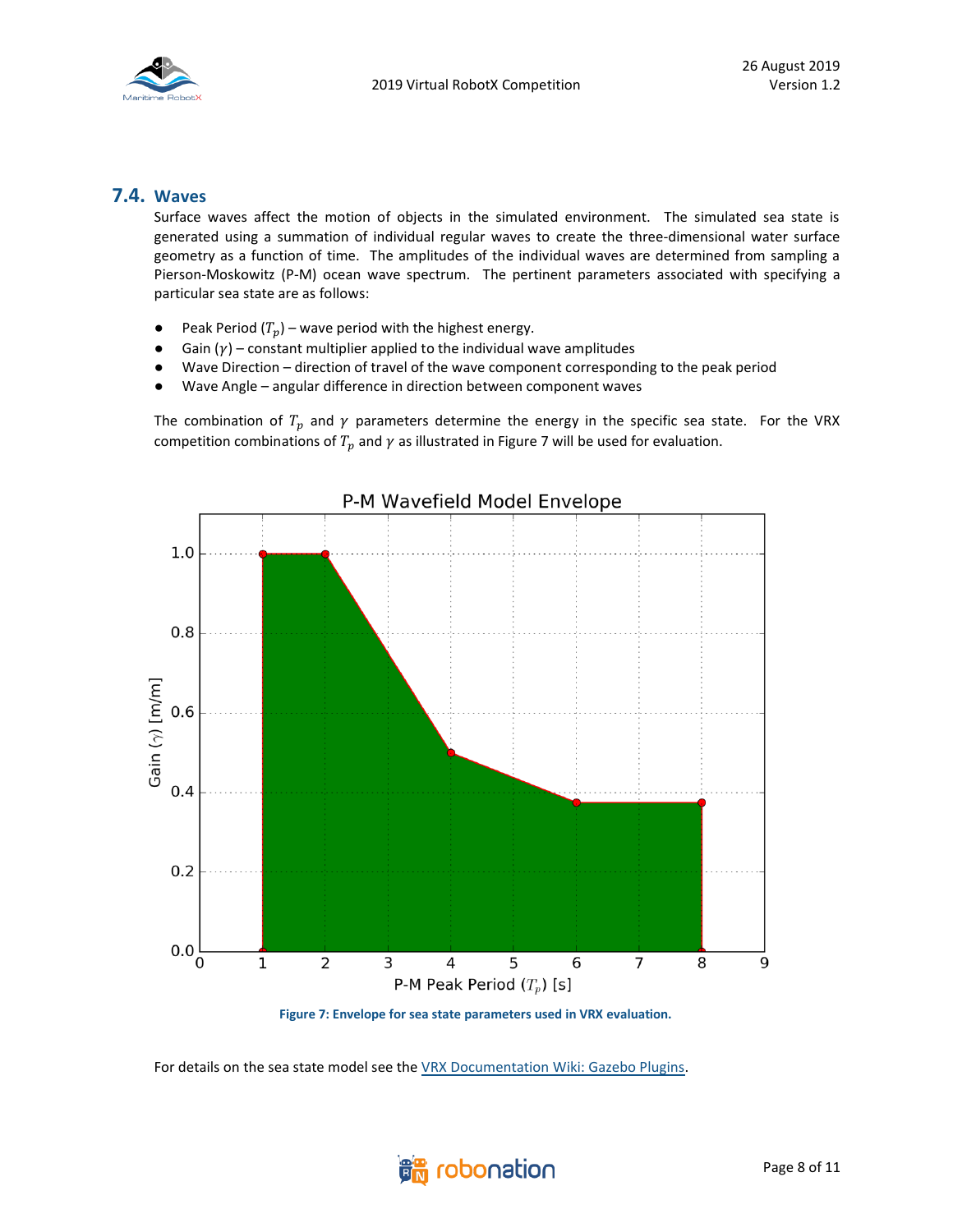

#### **7.5. Ambient Light**

The color of the ambient light. The two images below illustrate changes to the ambient lighting conditions.



**Figure 8: Visual scene with reduced ambient light**



**Figure 9: Visual scene with regular ambient light**

The following table summarizes the range of all the parameters that can change during runs:

| <b>Gazebo Parameter</b>         | <b>Minimum value</b> | <b>Maximum</b><br>value |  |
|---------------------------------|----------------------|-------------------------|--|
| scene::fog::color               | [0.7, 0.7, 0.7, 1]   | [0.9, 0.9, 0.9, 1]      |  |
| scene::fog::density             | 0                    | 0.1                     |  |
| scene::ambient                  | [0.3, 0.3, 0.3, 1]   | [1, 1, 1, 1]            |  |
| wamv_gazebo::wind_mean_velocity | 0                    | 8                       |  |
| wamv_gazebo::wind_variance_gain | 0                    | 8                       |  |
| wamv_gazebo::wind_variance_time | $\overline{2}$       | 20                      |  |
| wamv_gazebo::wind_direction     | $\Omega$             | 360                     |  |
| wamv_gazebo::wave_period        | See Figure 7.        |                         |  |
| wamv gazebo:: wave gain         |                      |                         |  |
| wamv_gazebo::wave_direction     | 0                    | 360                     |  |
| wamv gazebo:: wave_angle        | $\Omega$             | 360                     |  |

**Table 7: Environmental variable parameters** 

The characteristics of the simulated environment will be varied during competition runs. Final specifications for the exact characteristics will be released as part of the final technical specification; however, teams can expect values to be within the ranges described in the table above.

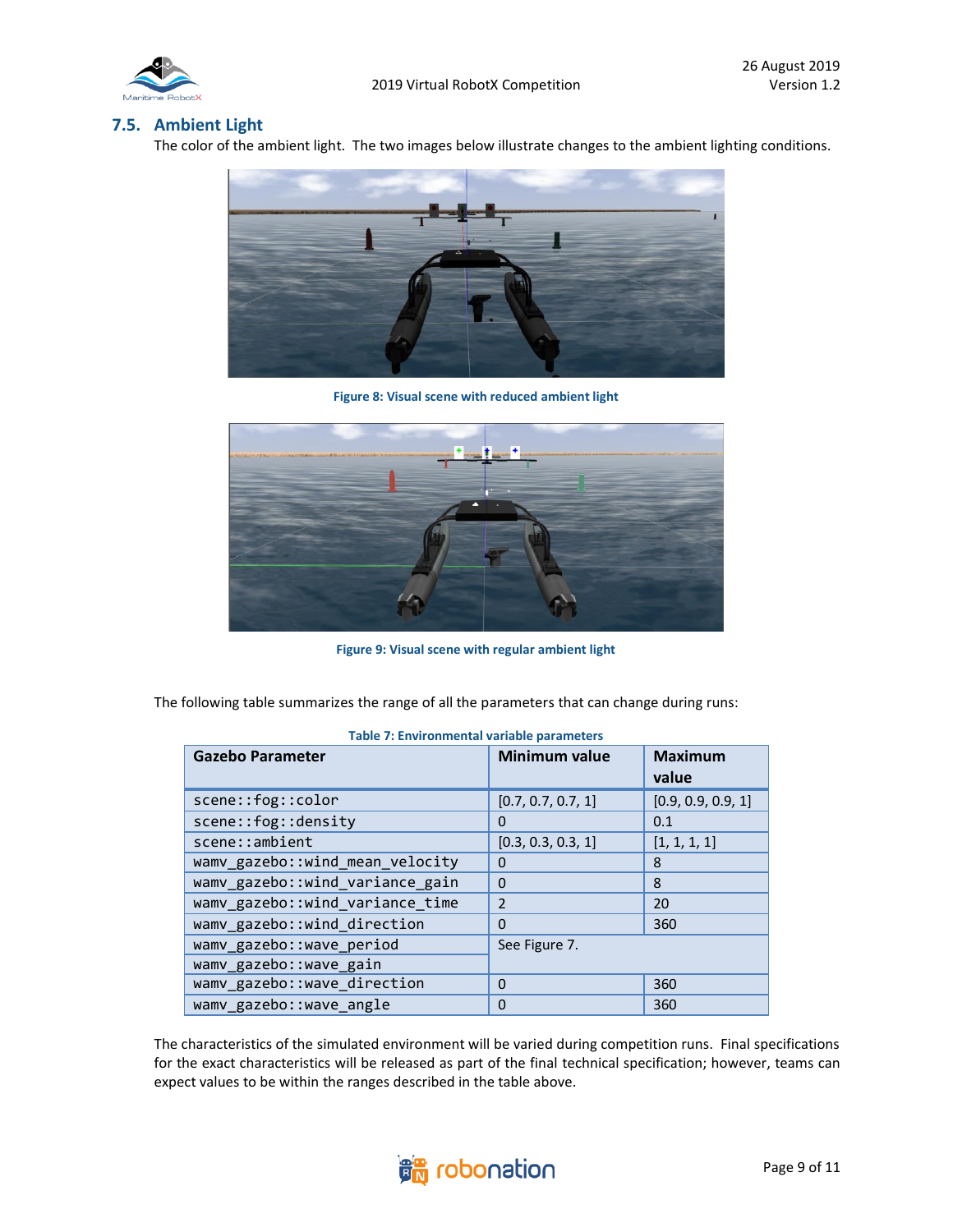

## **8. VRX API**

**Tasks<sup>2</sup>**

VRX provides a ROS interface to the teams for controlling all available actuators, reading sensor information and sending/receiving notifications. The use of ROS as the interface between the team's software and the simulation environment does not require that the team's software internally use ROS. The intention of the competition is to be technology agnostic with regard to solution architecture and implementation. However, a single standard interface is required for the feasibility of the virtual competition. Every effort will be made to offer all teams support implementing the ROS interface to their software. For teams not familiar with ROS we highly recommend going through<http://wiki.ros.org/ROS/Tutorials> to get familiar with ROS and, in particular, with ROS topics and services.

The next table summarizes the ROS API used for the competition. Note that all topic names used for propulsion and sensors are configurable via their respective YAML files.

| <b>Thruster Actuation</b>                            |                                                                                         |  |
|------------------------------------------------------|-----------------------------------------------------------------------------------------|--|
| <b>Topic Name</b>                                    | <b>Description</b>                                                                      |  |
| /wamv/thrusters/ <thrustername> cmd</thrustername>   | <b>Next</b><br>the<br>for<br>command<br>power<br><thrustername> thruster</thrustername> |  |
| /wamv/thrusters/ <thrustername> angle</thrustername> | <b>Next</b><br>the<br>angle<br>for<br>command<br><thrustername> thruster</thrustername> |  |

#### **Table 9: Sensor information API (default topics)**

| <b>Sensor Information</b>                        |                                    |  |
|--------------------------------------------------|------------------------------------|--|
| <b>Topic Name</b>                                | <b>Description</b>                 |  |
| /wamv/sensors/cameras/ <sensorname></sensorname> | <sensorname> camera</sensorname>   |  |
| /wamv/sensors/lidars/ <sensorname></sensorname>  | <sensorname> 3D lidar</sensorname> |  |
| /wamv/sensors/gps/gps                            | <b>GPS</b>                         |  |
| /wamv/sensors/imu/imu                            | <b>IMU</b>                         |  |

#### **Table 10: Task information API**

| Tasks-            |                    |
|-------------------|--------------------|
| <b>Topic Name</b> | <b>Description</b> |
| /clock            | Simulation time    |
| /vrx/task/info    | Task information   |

#### **Table 11: Debug information API (not available during competition)**

| Debug $3$                 |                                                      |  |
|---------------------------|------------------------------------------------------|--|
| <b>Topic Name</b>         | <b>Description</b>                                   |  |
| /vrx/debug/wind/direction | Wind vector (units in degrees and ENU<br>coordinate) |  |
| /vrx/debug/wind/speed     | Magnitude of the wind                                |  |
| /vrx/debug/contact        | <b>WAM-V</b> collisions                              |  |

The interface described is generic to the entire competition, including all tasks. The task-specific elements of the interface are described in the Virtual RobotX Competition and Task Descriptions, which details the additional ROS topics and services used to support individual task execution.

<sup>&</sup>lt;sup>3</sup> All Gazebo topics to query ground truth information and other simulation aspects are available for debugging.



<sup>&</sup>lt;sup>2</sup> Each task can use an additional set of ROS topics/services. Please consult the 2019 Virtual RobotX Competition and Task Descriptions document for additional information.